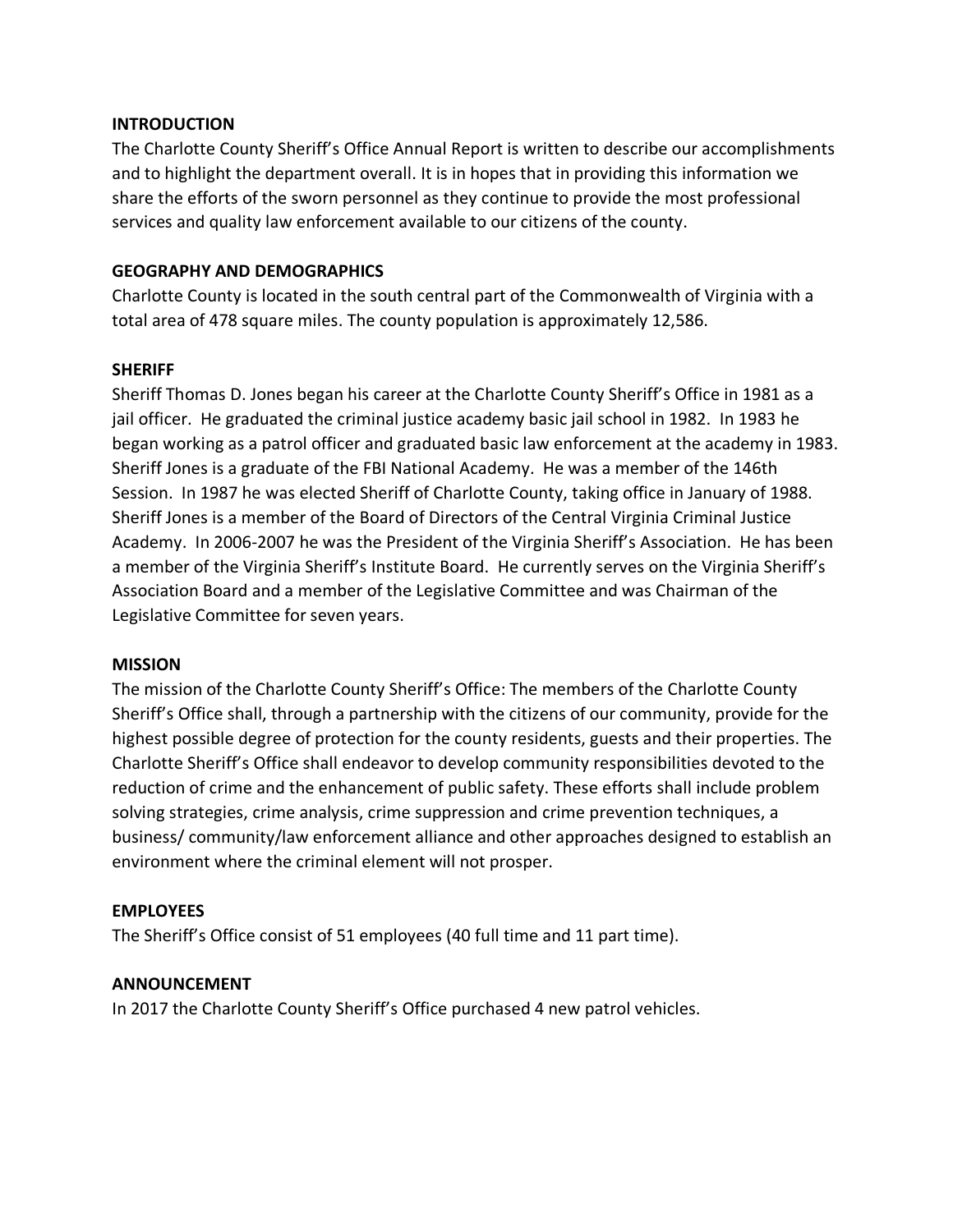# **ACCREDITATION**

The Charlotte County Sheriff's Office received their re-accreditation status from the Virginia Law Enforcement Professional Standards Commission in January 2015. The Sheriff's Office received their initial accreditation in January of 2007 and their first reaccreditation in January of 2011. Being an accredited agency is an ongoing program for the Charlotte County Sheriff's Office that began in January 2005. The Virginia Law Enforcement Standards Commission sets forth the highest of standards to be followed. Even though the terms run four years, proper documentation and inspections are done and accounted for on a yearly basis. There are 190 Standards, which include Administration, Operations, Personnel, and Training. The proofs and documentation used came from the day-to-day activities and operations of the jail/dispatch staff, the road staff, the tactical team, investigations, evidence custodians, school resource officers and supervisors. The Sheriff's Office has to be in full compliance with all 190 standards to receive their re-accreditation status. Deputy R.T. Elder serves as Accreditation Manager for the Charlotte County Sheriff's Office and is responsible for maintaining the files and proofs.

## **INVESTIGATIONS**

Investigation handles all major crimes against persons and property. Investigators are specially trained in forensic science, latent prints, gang crimes, and crime scene investigations. The investigators have been trained and completed graduation from the Virginia Forensic Science Academy. The Criminal Investigations Division consists of Sergeant of Investigations, R.T. Elder and Captain of Investigations, J.O. Wright. In 2017, 96 cases ranging from fraud, serious assaults, to property crimes, to murder, were worked by investigations. Cases were handled according to policy.

The Charlotte County Sheriff's Office has one investigator, R.M. Kolich, assigned to the Tri-County Drug and Gang Task Force which is comprised of narcotics investigators from the Lunenburg County Sheriff's Office, the Charlotte County Sheriff's Office, and the Virginia State Police. There were 42 narcotics cases investigated in 2017.

## **PATROL DIVISION**

Captain J.R. Grissom oversees the Patrol Division of the Charlotte County Sheriff's Office. Patrol deputies engage in a wide variety of activities including enforcement of traffic and criminal laws, answering complaints, conducting investigations, community relations activities, transporting prisoners, and crime prevention. In 2017, there were 352 arrest made, 752 warrants served and 4108 civil papers served. The Patrol Division conducted 46 checking detail in the county. Policy and Producers of the Charlotte County Sheriff's Office were properly followed.

**SCHOOL RESOURCE OFFICE**